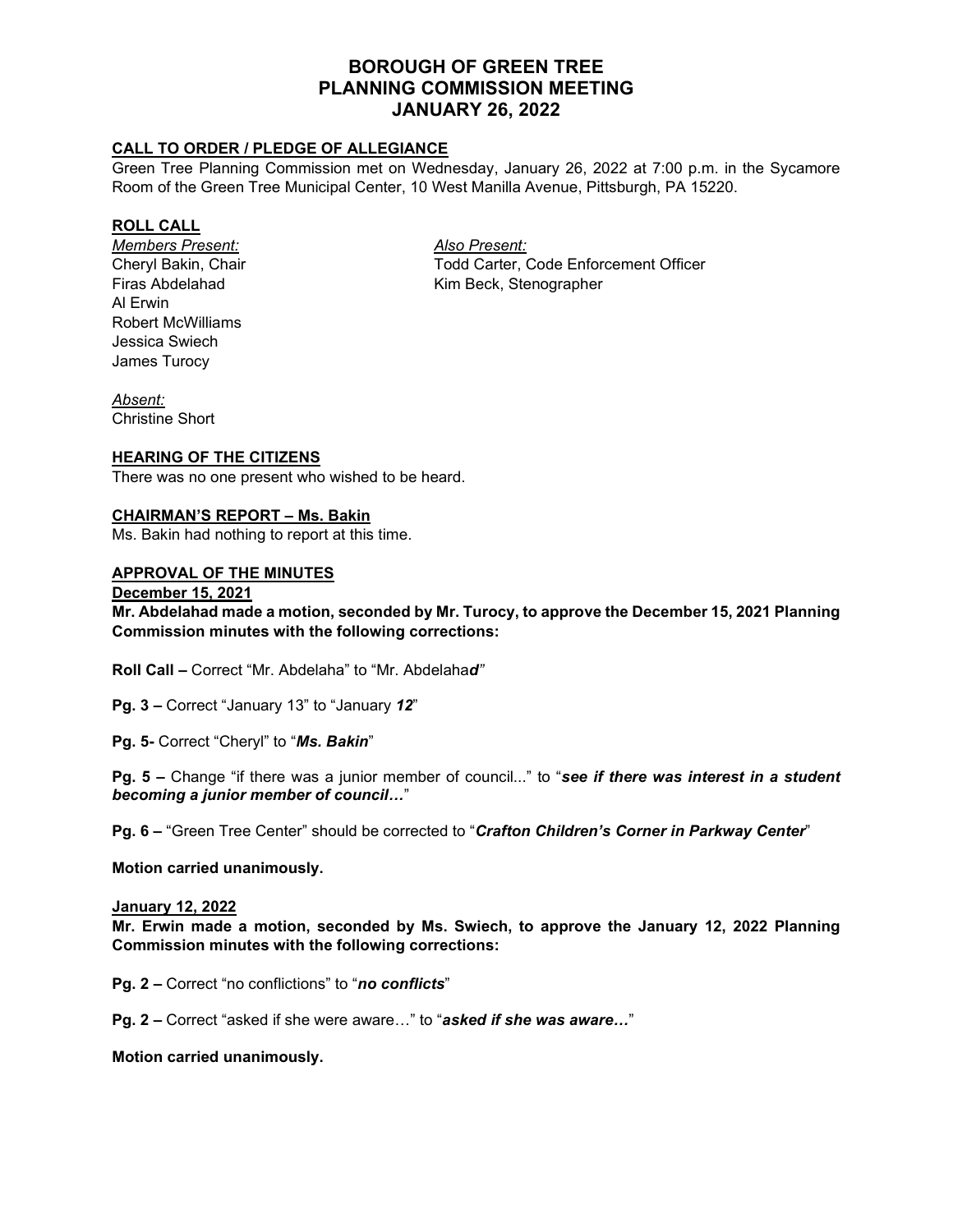## **REVIEW OF THE PORTABLE STORAGE CONTAINER AND DUMPSTER ORDINANCE PROPOSED FEE SCHEDULE**

Ms. Bakin stated that the Dumpster and Portable Storage Container ordinance was on the agenda this evening because David Lorenzini had asked Planning Commission to reconsider the fee schedule, particularly the cost associated with placing a dumpster on the street. Mr. Erwin stated that he had spoken with Mr. Lorenzini, who voiced his concern regarding areas like Rook, where residents did not have room to place dumpsters and portable storage containers on their property, and the fees associated with placing a dumpster in the street. Mr. Erwin said that it was stated in the document that the fees would be set by the borough rather than Planning Commission, and the proposed fee schedule was only a recommendation. Mr. Turocy pointed out that the fees that were being recommended by Planning Commission were considerably lower than the original proposed fees. After a discussion regarding the fee schedule, Planning Commission agreed to keep the same proposed fees on the fee schedule being recommended to Council.

Mr. Turocy stated that there were three corrections that needed to be made regarding the Portable Storage Container and Dumpster ordinance before it was recommended to Council.

Pg. 2 – A4 – "Dumpster should be emptied…" should be corrected to read "Dumpster*s* should be emptied…".

Pg 2 – A7 – "If placed on a driveway the storage container…" should be corrected to read "If placed on a driveway the *dumpster*…".

B Second line – "One large dumpster may be permitted to be placed on a borough street adjacent to the resident lot when there is no physical location…" should be corrected to read "One large dumpster may be permitted to be placed on a borough street adjacent to the residential lot *if* there is no physical location…"

## **Motion:**

**Mr. Abdelahad made a motion, seconded by Mr. Erwin, to recommend to Council the Portable Storage Container and Dumpster Ordinance with the proposed fee schedule, with the following corrections:**

- **1. Pg. 2 A4 Correct the typo so the sentence reads "Dumpsters should be emptied…"**
- **2. Pg 2 A7 Change "storage container" to "dumpster"**
- **3. Pg 2 Section B, Second Line Correct the sentence so it reads, "One large dumpster may be permitted to be placed on a borough street adjacent to the residential lot if there is no physical location…"**

**Motion carried unanimously.**

## **Zoning Use Table**

Ms. Bakin stated that in 2002, Act 43 was passed in the Pennsylvania Municipal Code regarding homebased businesses. In December of 2002, Green Tree passed Ordinance #1467, which followed the conditions stated in Act 43. Act 43 requires that all zoning ordinances in the Pennsylvania Municipalities classify no-impact home-based businesses in all residential zones of a municipality as a use permitted by right.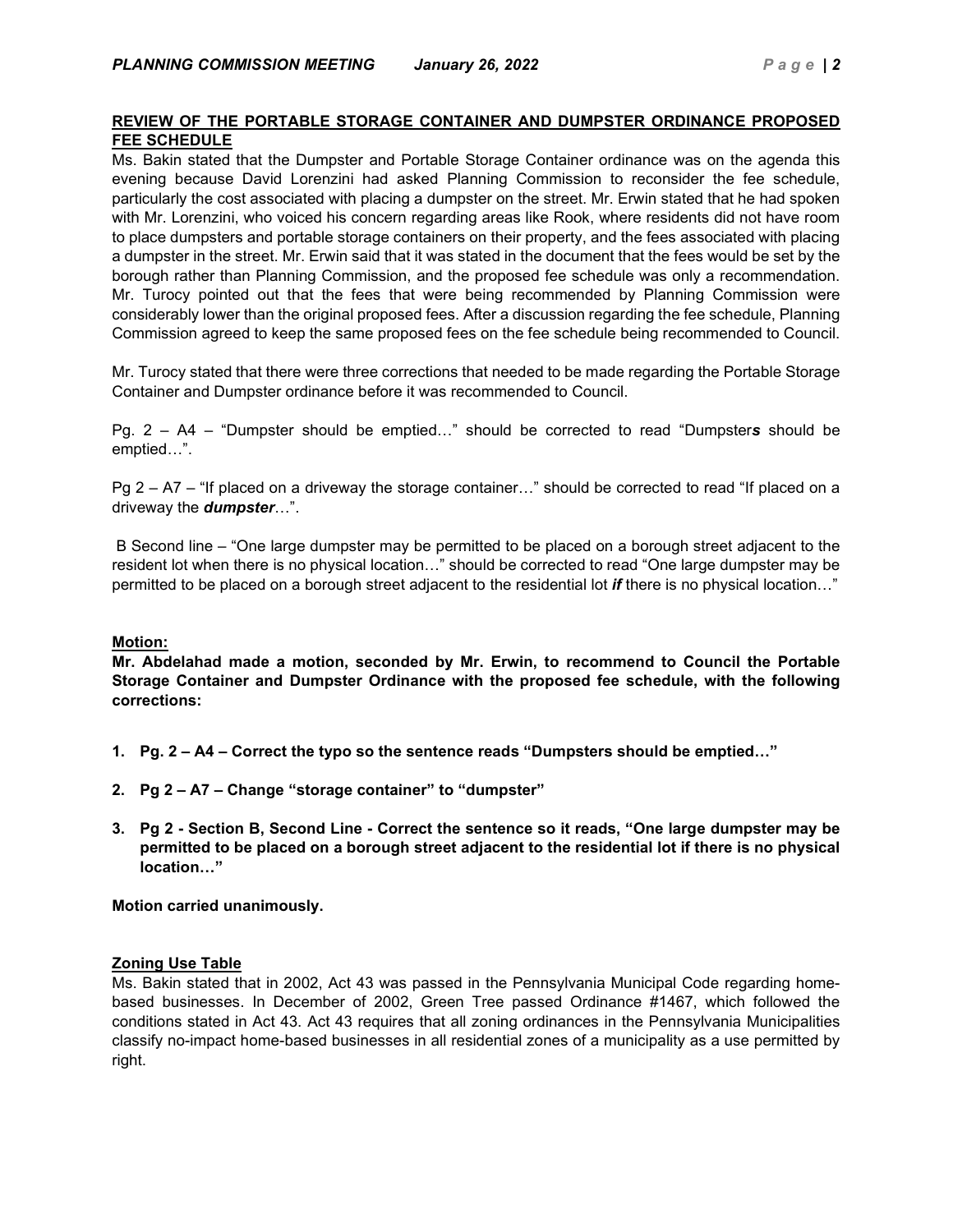Ms. Bakin stated that Ms. Diersen (Borough Solicitor) recommended that the definition for home-based business, no impact be taken off the Zoning Use Table as a permitted use and instead be listed as an accessory use. Mr. Abdelahad asked what the possible ramifications of taking the definition of home-based business, no impact off the Zoning Use Table would be. Ms. Bakin stated that taking the home-based business, no impact off the Zoning Use Table would make it more difficult for people to find the definition and the Conditions of Use. She suggested that Planning Commission recommend that home-based business, no impact be listed as a permitted use on the table with an asterisk, with the asterisk directing to the definition for home-based business, no impact and Conditions of Use. Mr. Turocy suggested that Planning Commission reach out to Ms. Diersen to ensure that there wouldn't be any confusion between primary uses and accessory uses on the Zoning Use Table. Mr. Erwin said that according to Ms. Diersen's recommendation, home-based business, no impact should be taken off the Zoning Use Table because the current table only provides for primary uses. Mr. Abdelahad suggested that Planning Commission consider introducing the term "Accessory Use" to the Zoning Use Table to keep home-based business, no impact on the table.

Mr. Turocy suggested that Planning Commission recommend the addition of a legend on the Zoning Use Table to define the abbreviations "P" (permitted use), "CU" (conditional use), and "AU" (accessory use), to make it easier to read the table.

Ms. Bakin suggested that Planning Commission leave home-based business, no impact on the use table, with the understanding that Ms. Diersen would be reviewing their recommendation with Council and could remove it from the table if necessary.

Planning Commission had a discussion regarding where the definition of home-based business, no impact was located in the index of the Borough of Green Tree code book. Planning Commission determined that the definition of home-based business, no impact was too difficult to find, and should be added to the index of the code book.

Ms. Bakin noted that "High-Rise Apartment" was taken off the Zoning Use Table because it was also listed as "Dwelling, Multi-Family, High-Rise." After a discussion regarding the inconsistencies with the two highrise apartment items on the table, Planning Commission agreed that "Dwelling, Multi-Family, High-Rise" should be listed as a Conditional Use in the Office Commercial, Service Commercial, and Light Industrial Zones. Ms. Bakin stated that the administrative office condensed the current Zoning Use Table and made it 5 pages instead of the current 17. She asked the members of Planning Commission if they had a preference as to which table should be recommended to Council. After a brief discussion, Planning Commission agreed to recommend the smaller, 5-page document to Council.

## **Continued Discussion of the Comprehensive Plan**

Mr. Erwin stated that he and Ms. Bakin had a meeting with Michael Wheeler and Paul Bergman from Coldwell Banker Realty. They discussed what their clients were looking for when buying a home in the Green Tree area, including accessibility to the city and the airport, along with amenities, including parks, schools, and the pool. Mr. Wheeler and Mr. Bergman noted that the businesses along Greentree Road were unattractive and inaccessible, with a major lack of parking.

Mr. Erwin said that Mr. Wheeler offered to include a Comprehensive Plan survey for Green Tree residents in their monthly newsletter, which goes out to many of the homes in Green Tree. Planning Commission discussed different ways a survey could be distributed to residents, and how Planning Commission could collect the results.

Mr. Erwin stated that overall, the meeting was informative. Ms. Bakin noted that many of the houses in Green Tree are affordable and good for first time home buyers. She stated that Planning Commission